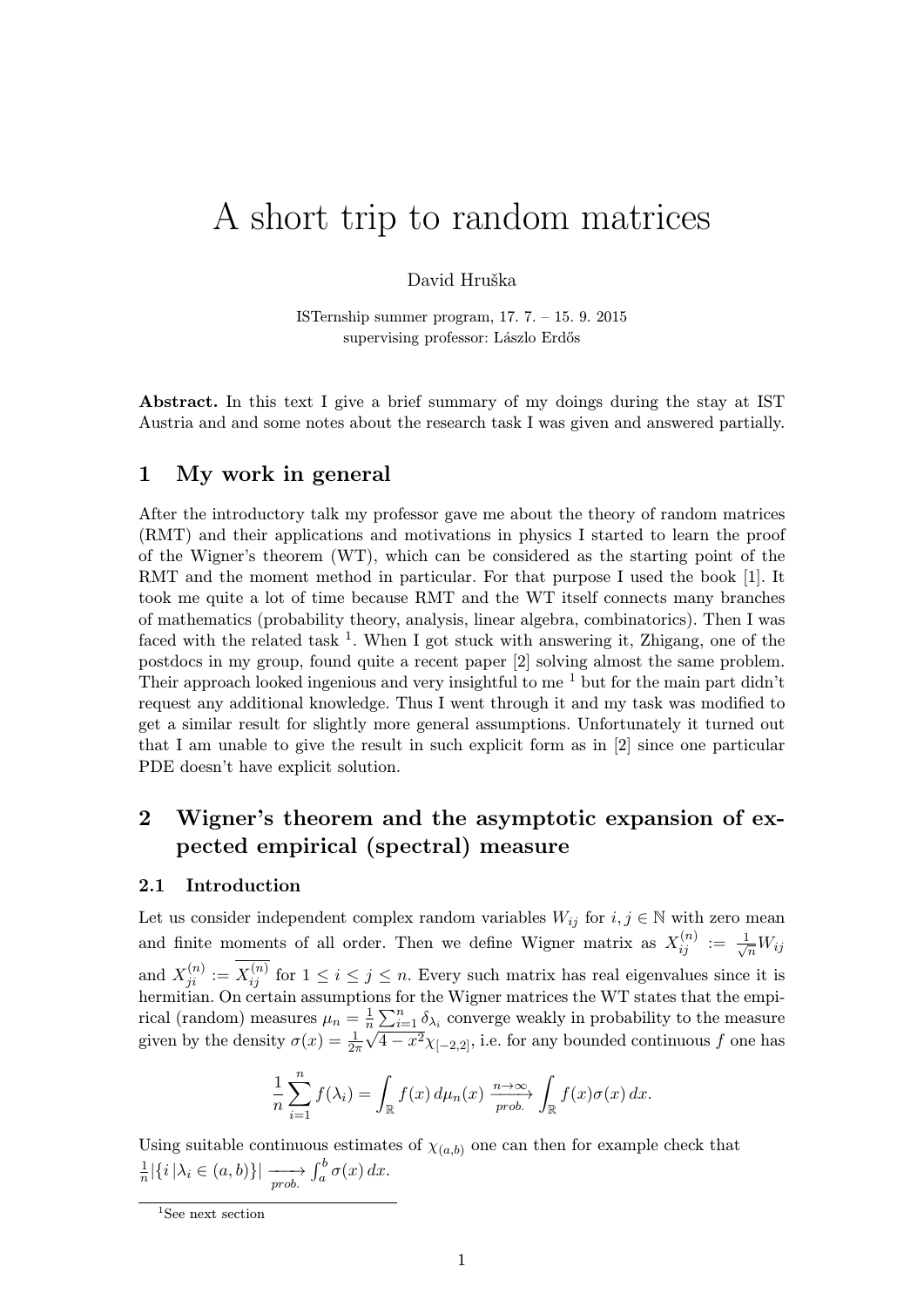There are two common ways to get this result – the moment method and the resolvent method. The moment method uses the moments

$$
m_k = \mathbb{E} \int_{\mathbb{R}} x^k d\mu_n(x) = \mathbb{E} \frac{1}{n} \sum_i \lambda_i^k = \mathbb{E} \frac{1}{n} \operatorname{Tr} X^{k-2}
$$

and their counting involve the combinatorial stuff. The resolvent method computes the Stieltjes transform (2.4 in [1]) of the limit of the empirical measures  $\mu_n$ .

### 2.2 Asymptotic expansion, paper [2] and the new assumption

Let us now concentrate on the moment method. The substantial part of WT proof via moment method is dealing with the sequence  $m_k(n)$ , in particular showing that  $\lim_{n\to\infty} m_{2k+1} = 0$  and  $\lim_{n\to\infty} m_{2k} = \text{Cat}(k)$ , where  $\text{Cat}(n) = \frac{1}{n+1} {2n \choose n}$  $\binom{2n}{n}$  is the *n*-th Catalan number. Actually this can be considered as a weaker version of WT (instead of the convergence in probability). When one wants to know more about  $m_k(n)$  the asymptotic expansion in  $\frac{1}{n}$  can be done. First related question arose is about the magnitude of the subleading term of the expansion. In greater detail we ask about

$$
\lim_{n\to\infty} n\left(\mathbb{E}\int_{\mathbb{R}} x^k d\mu_n(x) - \int_{\mathbb{R}} x^k \sigma(x) dx\right).
$$

The paper [2] accomplished this task and even managed to obtain explicit formula for "correction measure" to the semicircle distribution<sup>3</sup>.

The moment method proof of WT requires only the first two moments of the entries of X and the boundedness of all the moments (see 2.1 in [1]). For computing the subleading term the paper [2] uses  $\mathbb{E}W_{ij}^2 = 0$  for  $i \neq j$  (for  $i = j$  we have  $\mathbb{E}W_{ii}^2 = \mathbb{E}|W_{ii}|^2 = \sigma^2 =$  $\mathbb{E}|W_{mn}|^2$  as for any "non-diagonal" variable  $W_{mn}$ ) and moreover  $\mathbb{E}|W_{ij}|^4 = \alpha$  also for  $i \neq j$ . Then one may ask what happens in the complex case if we don't make  $\mathbb{E}W_{ij}^2$ disappear but set for all  $i < j$   $\mathbb{E} W_{ij}^2 = \theta$  and  $\mathbb{E} W_{ji}^2 = \overline{\theta}$  for some  $\theta \in \mathbb{C}$ .

#### 2.3 Contribution of the new case

We will follow the approach of [2]. They showed that the expectation of odd moments is zero, so let  $k = 2l$ . We want to compute

$$
\lim_{n \to \infty} n\left(\mathbb{E}\frac{1}{n}\left(\text{Tr} X^{2l}\right) - \text{Cat}(l)\right),\,
$$

more specifically just the terms of

$$
\lim_{n \to \infty} \frac{1}{n^l} \sum_{i_1, ..., i_n = 1}^n \mathbb{E} (X_{i_1 i_2} \dots X_{i_{2l} i_1})
$$

corresponding to the closed paths on the graphs on  $\{1, \ldots, n\}$  having l vertices, l edges and exactly one cycle and the path visits each edge twice. Furthermore it visits exactly the edges of the cycle both times in the same direction. Unlike the first case discussed on page 6 of [2] the contribution of such a term depends on the number of edges of the cycle

<sup>&</sup>lt;sup>2</sup>We will write just X instead of  $X^{(n)}$ .

<sup>3</sup>Reading first the mentioned paper is highly recommended.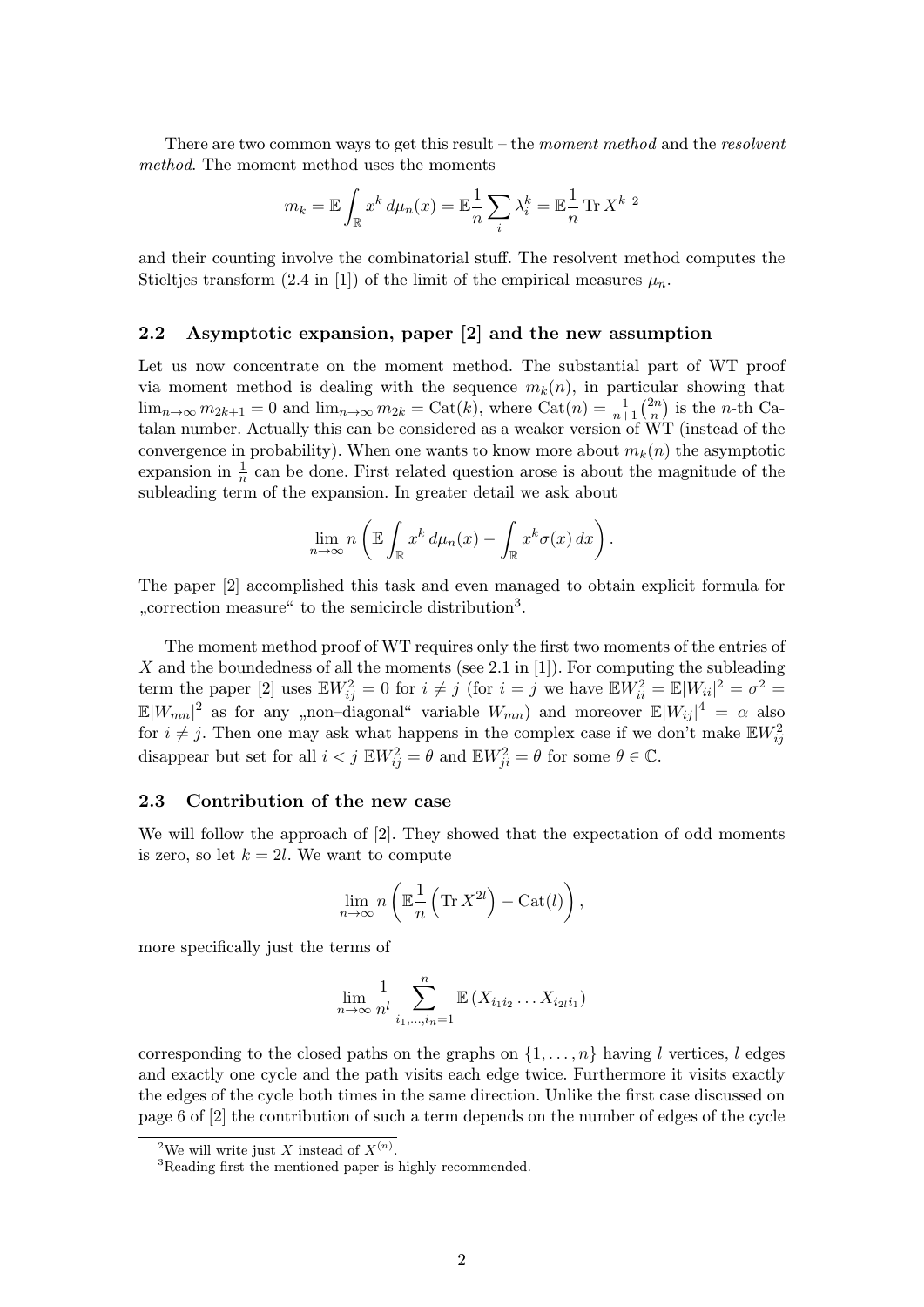visited from the lower index to the higher one and those visited in the other direction. In the spirit of [2] we obtain the expression of desired contribution

$$
D_{2l}(\theta) := \lim_{n \to \infty} \frac{1}{n^l} \sum_{p=3}^l \frac{1}{\sigma^{2p}} n(n-1) \dots (n-l+p+1) \binom{n-l+p+1}{p}.
$$

$$
\sum_{\substack{l_1 + \dots + l_p \\ r_1 + \dots + r_p = l-p}} (2l_1 + 1) \prod_{i=1}^p \text{Cat}(l_i) \text{Cat}(r_i) \sum_{a=0}^p \theta^a (\overline{\theta})^{p-a} p \cdot \mathcal{C}(p, a).
$$

where  $\mathcal{C}(p, a)$  denotes the number of permutations  $\pi$  of  $\{1, \ldots, p\}$  such that  $|\{i \in \{1, ..., p\} | \pi(i) < \pi(i+1)\}| = a$  where we set  $\pi(p+1) = \pi(1) = 1$ . Now we put  $\theta = |\theta|e^{i\varphi}$  and evaluate the limit:

$$
D_{2l}(\theta) = \sum_{p=3}^{l} \sum_{\substack{l_1 + \dots + l_p \\ +r_1 + \dots + r_p = l - p}} (2l_1 + 1) \prod_{i=1}^{p} \text{Cat}(l_i) \, \text{Cat}(r_i) \left(\frac{|\theta|}{\sigma^2}\right)^p e^{-pi\varphi} \sum_{a=0}^{p} e^{2ai\varphi} \frac{\mathcal{C}(p, a)}{(p-1)!}.
$$

The number  $\mathcal{C}(p, a)$  is determined by  $\mathcal{C}(p, 0) = 0$ ,  $\mathcal{C}(3, 1) = \mathcal{C}(3, 2) = 1$  and the recurrence

$$
\mathcal{C}(p,a) = a\mathcal{C}(p-1,a) + (p-a)\mathcal{C}(p-1,a-1).
$$

One can check the recurrence by erasing the number  $p$  from any such permutation and reconstructing it back by placing  $p$  either in one of  $a$  "increasing" gaps in any of  $\mathcal{C}(p-1, a)$  permutations or in one of  $(p-1)-(a-1)=p-a$  gaps in any of  $\mathcal{C}(p-1, a-1)$ permutations.

#### 2.4 Generating functions

Our current purpose is to find the generating function of  $D_k(\theta)$ . In order to get this we need to get rid of the factorial so let us define  $\mathcal{F}(p, a) := \frac{\mathcal{C}(p, a)}{(p-1)!}$ . It satisfies the recurrence

$$
(p-1)F(p,a) = aF(p-1,a) + (p-a)F(p-1,a-1)
$$

and the initial conditions  $\mathcal{F}(p, 0) = 0$ ,  $\mathcal{F}(3, 1) = \mathcal{F}(3, 2) = \frac{1}{2}$ .

Let us denote the generating function of  $\mathcal{F}(p,a)$  by  $f(x,y) = \sum_{p=3}^{\infty} \sum_{a=0}^{p} \mathcal{F}(p,a) x^p y^a$ and the generating function of Catalan numbers by  $T(x) = \sum_{k=0}^{\infty} \text{Cat}(k)x^k$ . Now we can write the generating function of  $D_k(\theta)$  as

$$
\sum_{l=3}^{\infty} D_{2l}(\theta) x^{l} = \sum_{l=3}^{\infty} \sum_{p=3}^{l} \sum_{\substack{l_1 + \dots + l_p \\ +r_1 + \dots + r_p = l - p}} (2l_1 + 1) \prod_{i=1}^{p} \text{Cat}(l_i) \text{Cat}(r_i) x^{l} \left(\frac{|\theta|}{\sigma^2}\right)^p e^{-pi\varphi} \sum_{a=0}^{p} e^{2ai\varphi} \mathcal{F}(p, a) =
$$

$$
= \frac{1}{T(x)} \sum_{p=3}^{\infty} \sum_{a=0}^{p} \left(\frac{|\theta|}{\sigma^2} e^{-\varphi i} x T(x)^2\right)^p \left(2x T'(x) + T(x)\right) \left(e^{2\varphi i}\right)^a \mathcal{F}(p, a) =
$$

$$
= \left(1 + 2x \frac{T'(x)}{T(x)}\right) f\left(\frac{\overline{\theta}}{\sigma^2} x T(x)^2, e^{2\varphi i}\right) =: G(x).
$$

We need f to be defined for the inputs above. But since  $|e^{2\varphi i}| = 1$ ,  $\sum_{a=0}^{p} \mathcal{F}(p, a) = 1$  for all  $p \geq 3$  and  $\lim_{x\to 0} T(x) = 1$ , for any  $\theta \in \mathbb{C}$  we can find sufficiently small neighbourhood of  $0 \in \mathbb{C}$  where  $G(x)$  converges absolutely.